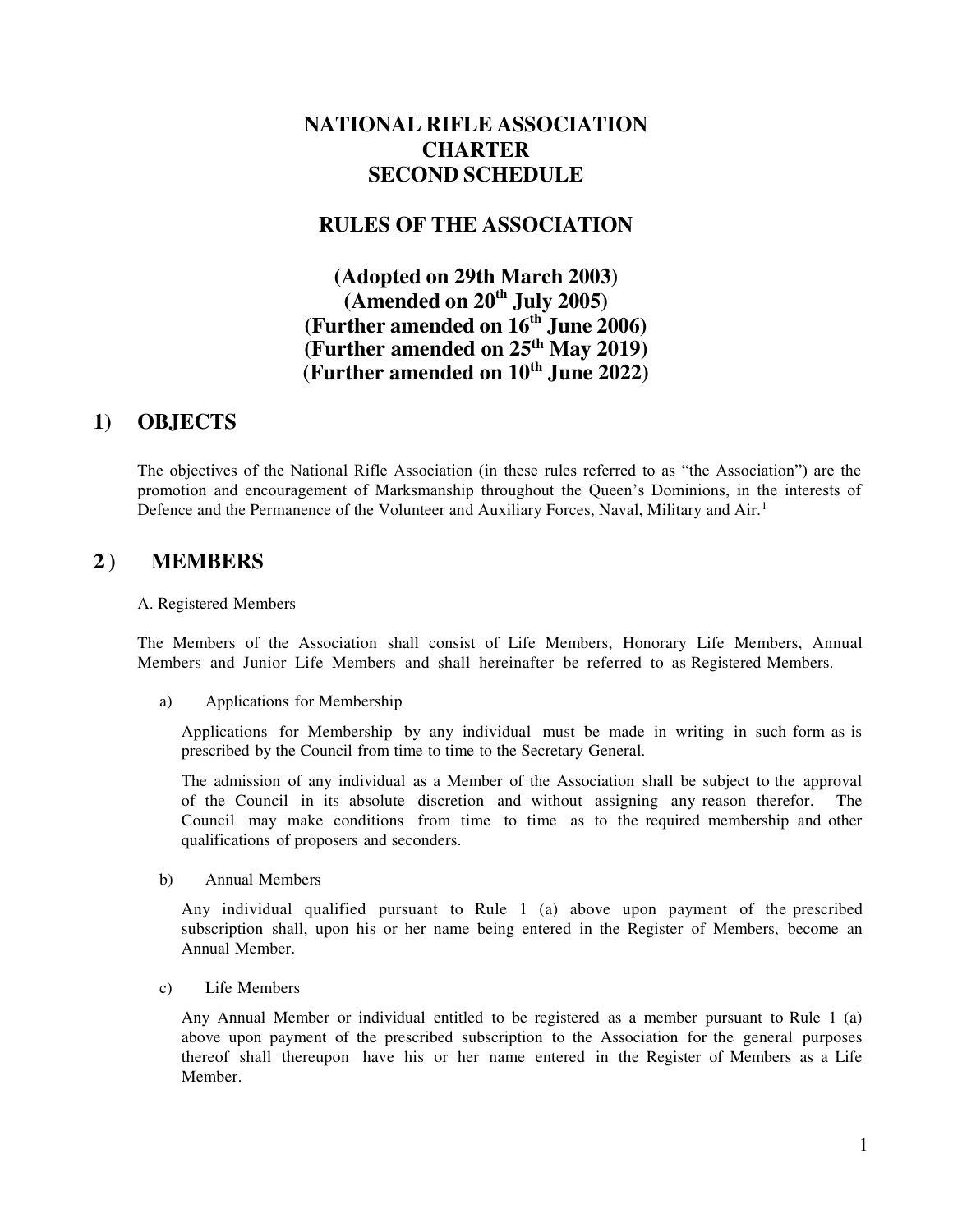### d) Honorary Life Members

The Council may from time to time elect any number of individuals to be Honorary Life Members of the Association and, upon their names being entered in the Register of Members, they shall become Honorary Life Members and shall thereupon have the rights and privileges of a Life Member.

### e) Junior Life Members

A young individual under the age of 25 qualified to be a member pursuant to Rule 1 (a) above and upon payment of the prescribed subscription at any time shall, upon his or her name being entered in the Register of Members, have the rights and privileges of a Life Member until the end of the calendar year in which he or she becomes 25 years of age.

### f) General Membership Provisions

- i) There shall be a Register of Registered Members in which shall be inserted the name and address of each Registered Member the date of his or her registration and any other particulars as the Council may from time to time direct. The Register of Members shall be kept under the superintendence of the Secretary General.
- ii) The Council shall be entitled to review annually and if considered necessary to revise or amend the rates of subscriptions, additional payments and donations payable by all classes of Members for the next following year. Notice of any such revisions or amendments which may be decided upon by the Council shall be published as provided in Rule 14 not later than the end of the year preceding the year in which such revisions or amendments are to take effect and such revised or amended rates shall thereupon become the prescribed subscriptions taking effect from the 1<sup>st</sup> January next following.
- iii) Annual Membership shall expire on  $31<sup>st</sup>$  December next following the payment and acceptance by the Council of the Member's subscription. The Council may at any time in its absolute discretion and without giving prior notice or assigning any reason therefor refuse to accept the payment or renewal of a subscription from an Annual Member.
- iv) All annual subscriptions as determined by the Council in accordance with Rule 1 f (ii) above shall be due on the 1<sup>st</sup> January in each year. Any individual becoming an Annual Member shall continue to be a Member and be liable for his or her subscription until the  $1<sup>st</sup>$ January next succeeding the time when he or she shall give notice in writing to the Secretary General of his or her intention to withdraw from Membership, or in the event of no such notice being given until payment of his or her subscription shall be in arrears for three months or shall have been refused by the Council pursuant to Rule 1 f (iii) above in which case his or her Membership shall forthwith cease and his or her name shall be struck off the Register of Members. The Council has power to suspend the rights of Membership at any time whilst a subscription remains unpaid.
- v) The Council may at any time expel from Membership or suspend temporarily or permanently from all or any of the benefits of Membership any Annual, Life, Honorary Life, or Junior Member of the Association whose conduct is in the opinion of the Council prejudicial or detrimental to the interests of the Association and an individual so expelled or suspended shall have no claim upon the Association.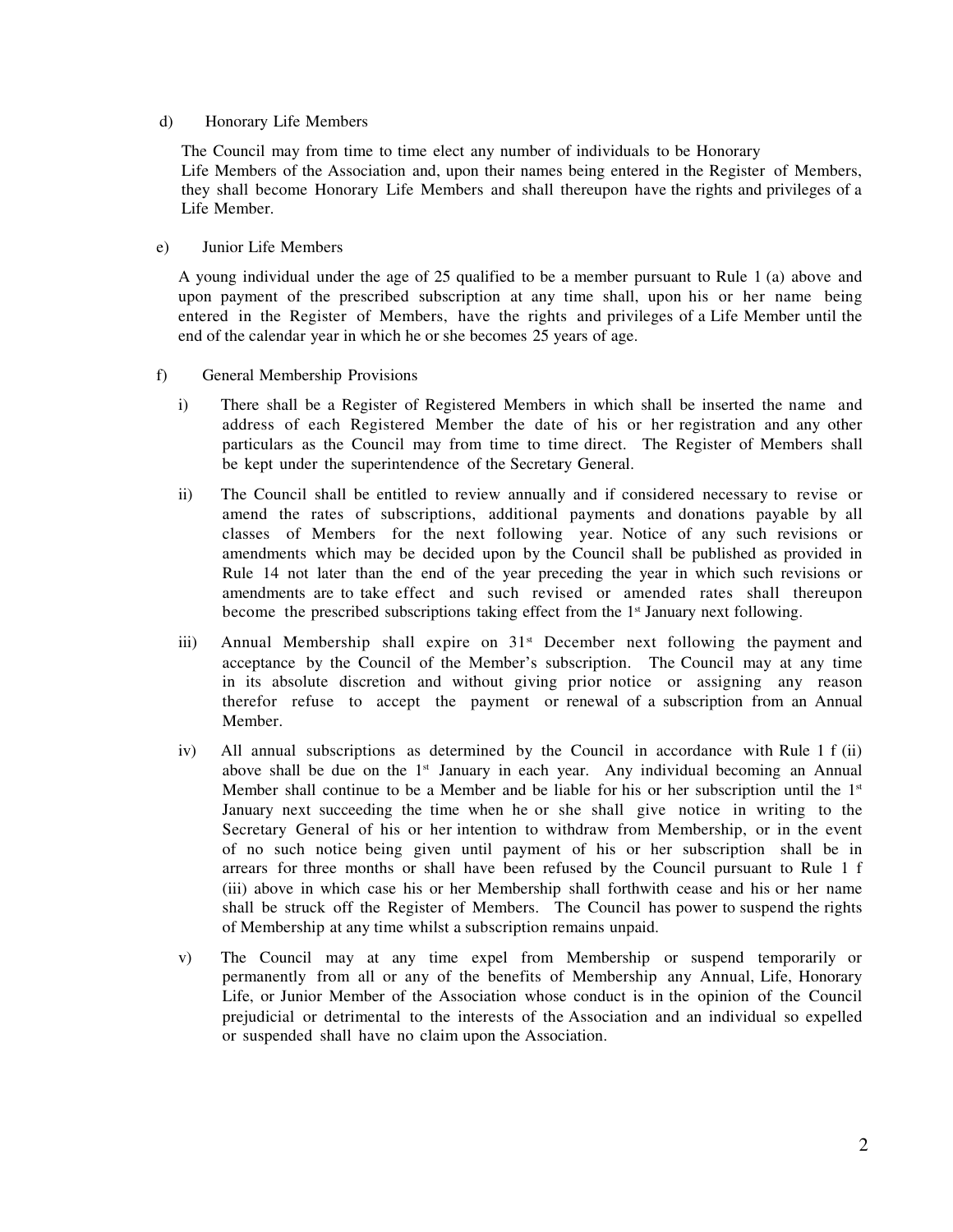### B. Affiliated Bodies

- a) Any Rifle or Pistol Association, Rifle or Pistol Club or Contingent of Cadets, which shall comply with such conditions as may be from time to time determined by the Council, may be affiliated to the Association on subscribing such affiliation fee as shall from time to time be decided by the Council. All affiliation fees shall be due on the  $1<sup>st</sup>$  January each year.
- b) The Council may at any time determine suspend or refuse to renew the affiliation of any affiliated body which shall not comply with the conditions for the time being in force with regard thereto, or the continued affiliation of which, whether by reason of the policy or conduct of such body or the conduct of some or any of the members thereof or otherwise, is in the opinion of the Council prejudicial or detrimental to the interests of the Association. The determination or suspension of affiliation of an affiliated body shall be without prejudice to the rights of any Member of the Association previously nominated thereby, but save as aforesaid no body or member of a body whose affiliation shall be determined or suspended shall have any claim upon the Association.
- C. Associated Members
	- a) The Council shall have power to offer to individuals, corporations, unincorporated bodies, firms and bodies associate or temporary Associate Membership of the Association on such terms and with such privileges as it shall prescribe from time to time. Such Associated Members shall not be entered into the Register of Members.
	- b) Upon adoption of any Associated Membership scheme by the Council such scheme shall be notified in accordance with Rule 13 and shall be published similarly annually thereafter.
	- c) The Council may at any time expel from Membership or suspend temporarily or permanently from all or any of the benefits of Membership any such Associated Member whose conduct (or where the conduct of some or any of its members) is in the opinion of the Council prejudicial or detrimental to the interests of the Association and an individual (or corporation, firm or body associate) so expelled or suspended shall have no claim upon the Association.

# **3) THE PATRON**

There shall be a Patron named by the Council.

## **4) THE OFFICERS**

- a) The Officers of the Association shall be the President, the Deputy President, Vice- Presidents, the Chairman and the Vice-Chairman of the General Council, the Treasurer and the Secretary General.
- b) Such Ministers of the Crown, Lords Lieutenant, senior commanders of the armed services of the United Kingdom, High Commissioners of the Commonwealth and Foreign Ambassadors and such other individuals as the Council may, from time to time, see fit to invite to serve as exofficio Vice-Presidents during their respective periods in office shall upon acceptance become ex officio Vice-Presidents.
- c) The President, the Deputy President and Vice-Presidents (other than Ex-Officio Vice- Presidents), shall be elected at each Annual General Meeting and shall hold office until the Annual General Meeting of the following year, when they shall be eligible for re-election. Should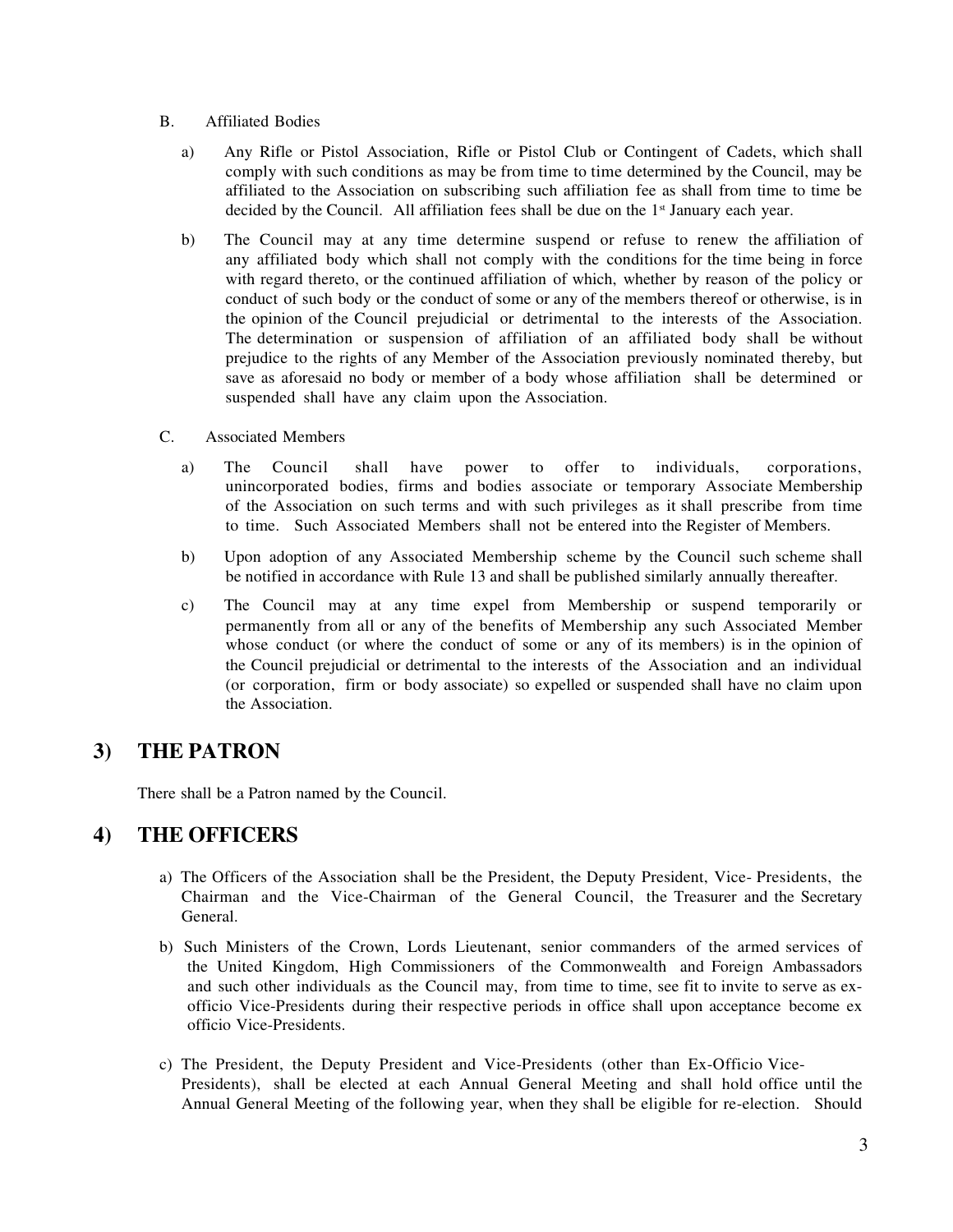vacancies in any of these offices occur by death, resignation or otherwise, between such Annual General Meetings, the Council shall have power to fill up such vacancies.

Candidates for President, Deputy President and Vice-Presidents shall be proposed by the Council to whom representations may be made by any Registered Member in writing to the Secretary General.

- d) The Chairman, the Vice-Chairman and the Treasurer shall be appointed by the General Council.
- f) The Secretary General shall be appointed by the Council upon terms laid down by the Council. The Secretary General shall act as Secretary of the Council and of the General Council and shall attend all meetings unless the Council or the General Council (as the case may be) shall decide otherwise.

### **5) THE COUNCIL**

a) The Council shall be made up of not less than 9 and not more than 12 Members who have accepted office by completion of a Statement of Commitment in a form acceptable under the Charities Acts and as laid down by the Council and shall, accordingly, be the Trustees of the Association sometimes hereinafter called the Trustees and shall comprise:

The following Officers of the Association:

- The Chairman of the General Council,
- The Treasurer,

Other Trustees:

- The Chairman of the Shooting Committee, ex officio
- The Chairman of the Membership Committee, ex officio
- 4 Members each elected by the General Council from among its Members each to hold office for a term of three years.
- Not less than 1 and not more than 4 Co-opted Members approved by the General Council to hold office for terms of up to 3 years who shall be eligible for re-co-option. Proposals for co-option, including the initial term of each co-option, must be approved by a resolution of the General Council before taking effect.
- b) The 4 Members elected by the General Council shall hold office until the conclusion of the meeting of the General Council next following  $31<sup>st</sup>$  July in the year of the end of their term of office even if they have previously ceased to be Members of the General Council.
- c) The co-opted Members of the Council shall hold office until the conclusion of the meeting of the General Council next following  $31<sup>st</sup>$  July in the year of the end of their term of office.
- d) The Chairman of the General Council shall be the Chairman of the Council and shall be known as Chairman of the Association.
- e) The Council shall appoint one of its Members as Vice-Chairman and in such role he or she will be primarily responsible for operational functions of the Council.
- f) With the exception of the Treasurer, no Trustee shall hold office as a Trustee for more than two terms or six years, whichever is the greater, unless in the case of the Chairman of the Council only he shall have held office as a Trustee immediately prior to his appointment. A former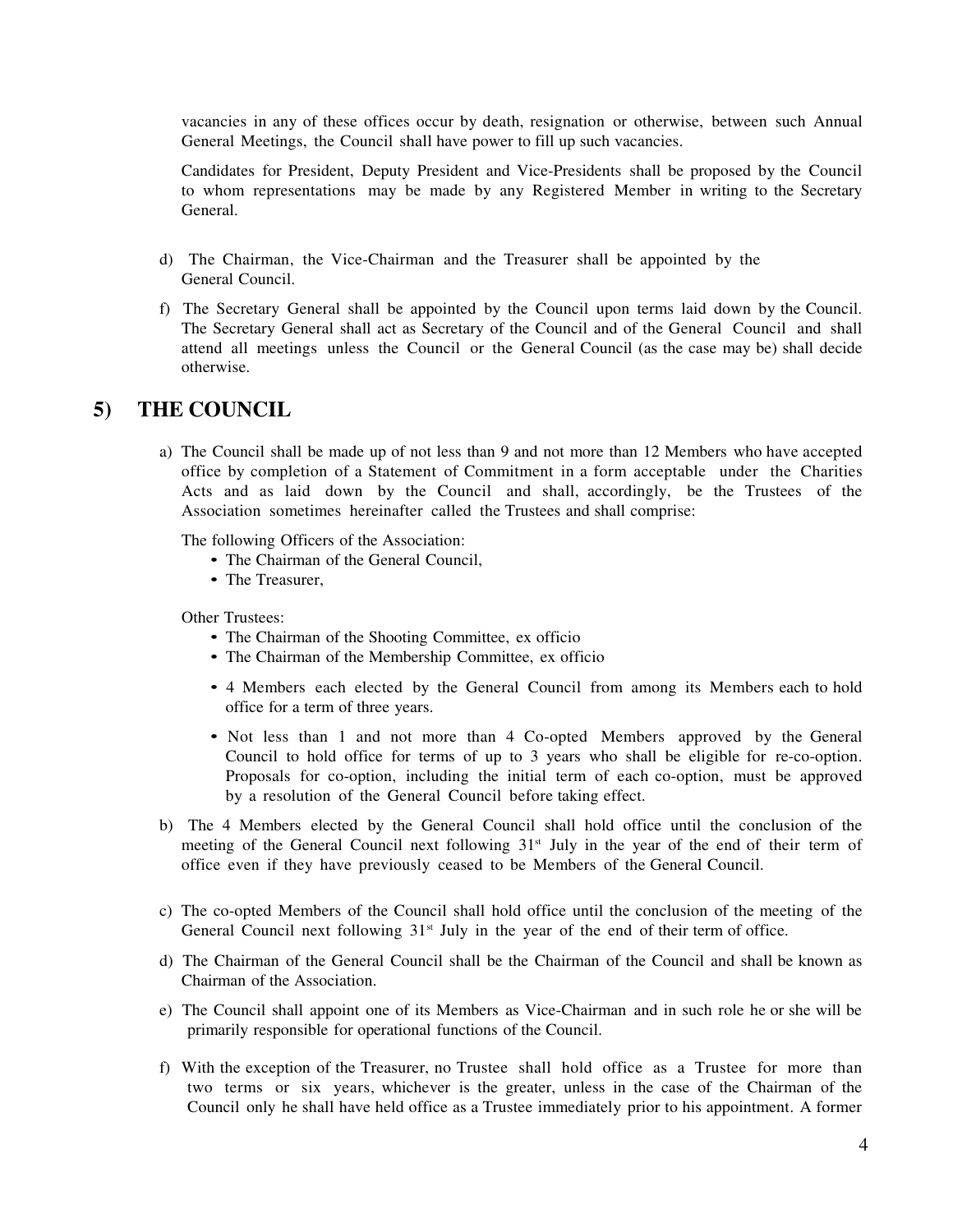Trustee shall be eligible for re-appointment, re-election or re-co-option (as the case may be) to the Council after not less than one year following the end of his period of office.

- g) Removal of Members of Council
	- i) General Council may by a three-quarters majority of votes cast in a poll of its members conducted under paragraph 16(e) remove a member of Council (the "Relevant Member") before the expiry of the term of office of that Relevant Member. Such a poll may only be held if General Council resolves to hold it under this paragraph.
	- ii) Notice of the intention to propose at a meeting of General Council that General Council resolves whether or not to hold such a poll must be given to the Secretary General by not less than two members of the General Council. That notice must be given not less than 42 clear days before the date of the meeting and be accompanied by a statement of the reasons why the Relevant Member should be removed and a copy of any document to be provided to General Council in support of the resolution.
	- iii) The Secretary General must send to the Relevant Member and to each other member of Council a copy of that notice, the statement of reasons and any supporting documents within seven clear days of receiving them.
	- iv) The Secretary General must send to each member of General Council a copy of that notice, but not the statement of reasons or supporting documents, at least 28 clear days before the meeting.
	- v) The Relevant Member must send to the Secretary General not less than 14 clear days before the meeting any statement or documents the Relevant Member wishes to provide to General Council opposing the resolution.
	- vi) The Secretary General must send to each member of Council and each member of General Council the statement and documents supporting the resolution together with any statement or documents opposing the resolution not less than seven clear days before the meeting.
	- vii) Only the Secretary General may circulate statements or documents relating to the resolution.
	- viii) The Relevant Member is entitled to be heard at the meeting.
	- ix) If General Council resolves by a simple majority at the meeting to hold a poll, nothing may be circulated with that poll except as directed by General Council at the meeting at which that resolution was passed.
	- x) A vacancy resulting from the removal of a Relevant Member under this paragraph shall be filled in the same way that the Relevant Member was appointed. A person appointed as a member of Council in place of a Relevant Member is treated, for the purposes of determining the term of office, as if that person had been appointed as a member of Council on the same day as the Relevant Member was last appointed a member of Council.
	- xi) A Relevant Member who is a member of Council by virtue of holding an office shall cease to hold that office if removed under this paragraph.
	- xii) This paragraph is in addition to any power to remove a member of Council that may exist apart from this paragraph.

## **6) POWERS AND DUTIES OF THE COUNCIL**

### a) Quorum

The quorum of the Council shall be 5 Members of the Council.

### b) Power to Act

The Council may act notwithstanding any vacancies in the Membership of the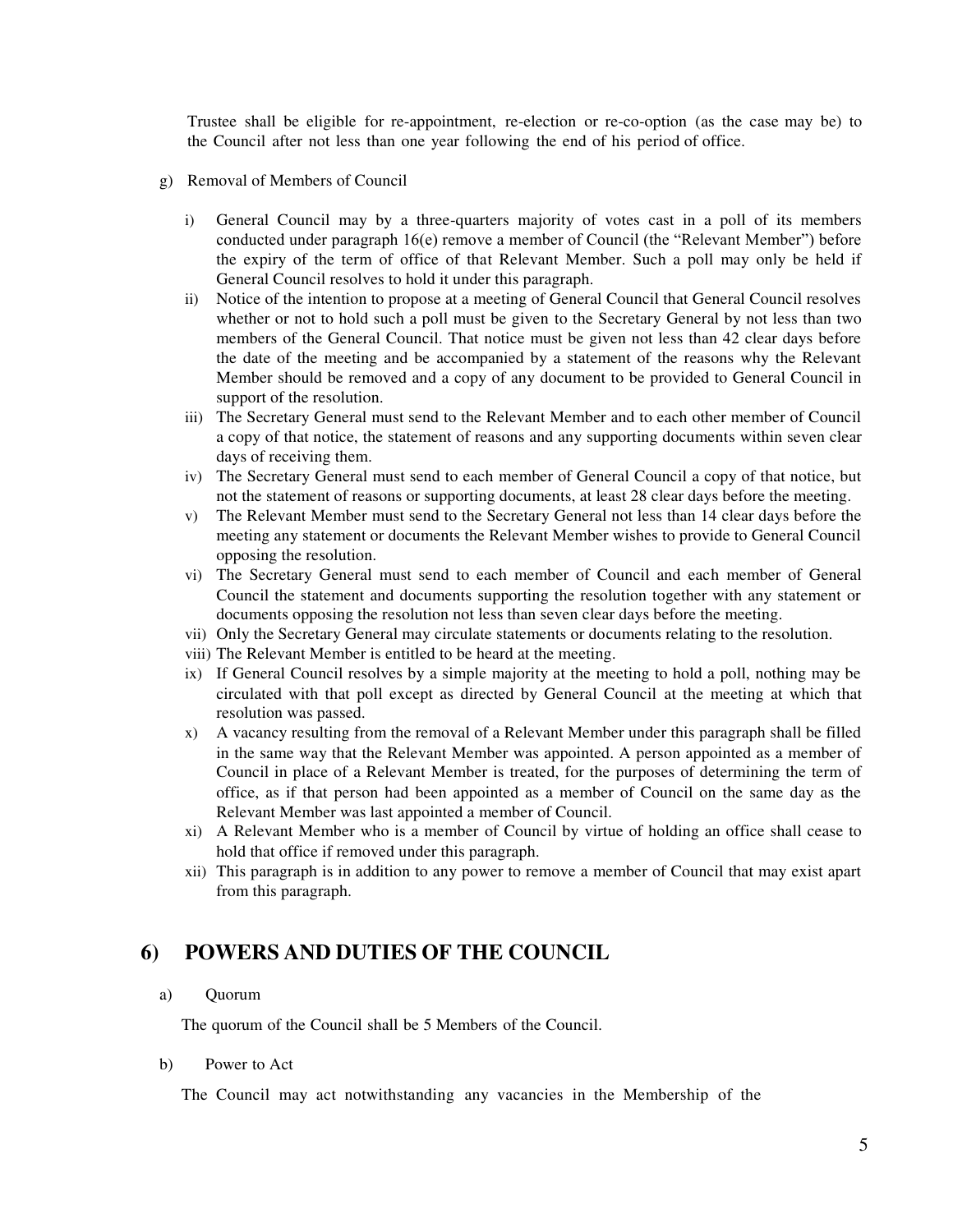Council provided at all times that there are at least 7 Trustees.

c) General Powers granted by the Royal Charter

The Council shall have the entire management of the property and funds of the Association, and the direction of all the affairs and concerns of the Association, and shall have power to purchase or otherwise acquire on behalf of the Association lands and tenements and other property, to erect and maintain buildings required for the purposes of the Association, and to dispose by sale, exchange or otherwise of the property of which the Association may become possessed. The Council shall also have power to borrow money for the purposes of the Association on the security of the property of the Association or any part thereof, or otherwise, and generally the Council may do all such acts and deeds as shall appear to them necessary or expedient to be done for the purpose of carrying into effect the Objects of the Association. Without prejudice to the generality of the powers conferred by the Rule and for the removal of doubt it is hereby declared that the Council may at their discretion invest any moneys of the Association in the purchase of or at interest upon the security of such stocks, funds, shares or securities or other investments or property movable or immovable of whatsoever nature and wheresoever situated as the Council in their discretion shall think fit with power at the like discretion to vary investments.

d) By-Laws

The Council shall have power to make such By-Laws with respect to the summoning, notice, place, management and adjournment of their Meetings and generally with respect to the transaction and management of business by the Council or by any Committee of the Council, as they may think fit, no By-Law being in any case altered or new one proposed without at least one month's notice of such intention being given to each Member of the Council. The Secretary General shall cause such notice to be given to each Member of the General Council.

#### e) Appointment of Committees

The Council shall have the power from time to time to appoint Committees of its Members to fulfil tasks specified but subject always to the approval of their decisions by the Council.

f) Appointment of Directors of Subsidiaries and Associated Companies

The Council shall have power from time to time to appoint or approve the appointment of directors of subsidiary or associated companies and to do all that is considered necessary on behalf of the Association as shareholder of such companies.

g) Disciplinary Matters

The Council shall have responsibility for disciplinary matters.

h) Insurance

The Council shall have power on behalf of the Association to provide indemnity insurance to cover the liability of Officers and of the Members of the Council which by virtue of any rule of law would otherwise attach to them in respect of any negligence, default, breach of trust or duty or which they may be guilty in relation to the Association. Provided that such insurance shall not extend to any claim from any act or omission which the Officers or the Council knew to be a breach of trust or breach of duty or which was committed by the Officers and the Council in reckless disregard of whether it was a breach of trust or breach of duty or not and provided also that any such insurance shall not extend to the costs of an unsuccessful defence to a criminal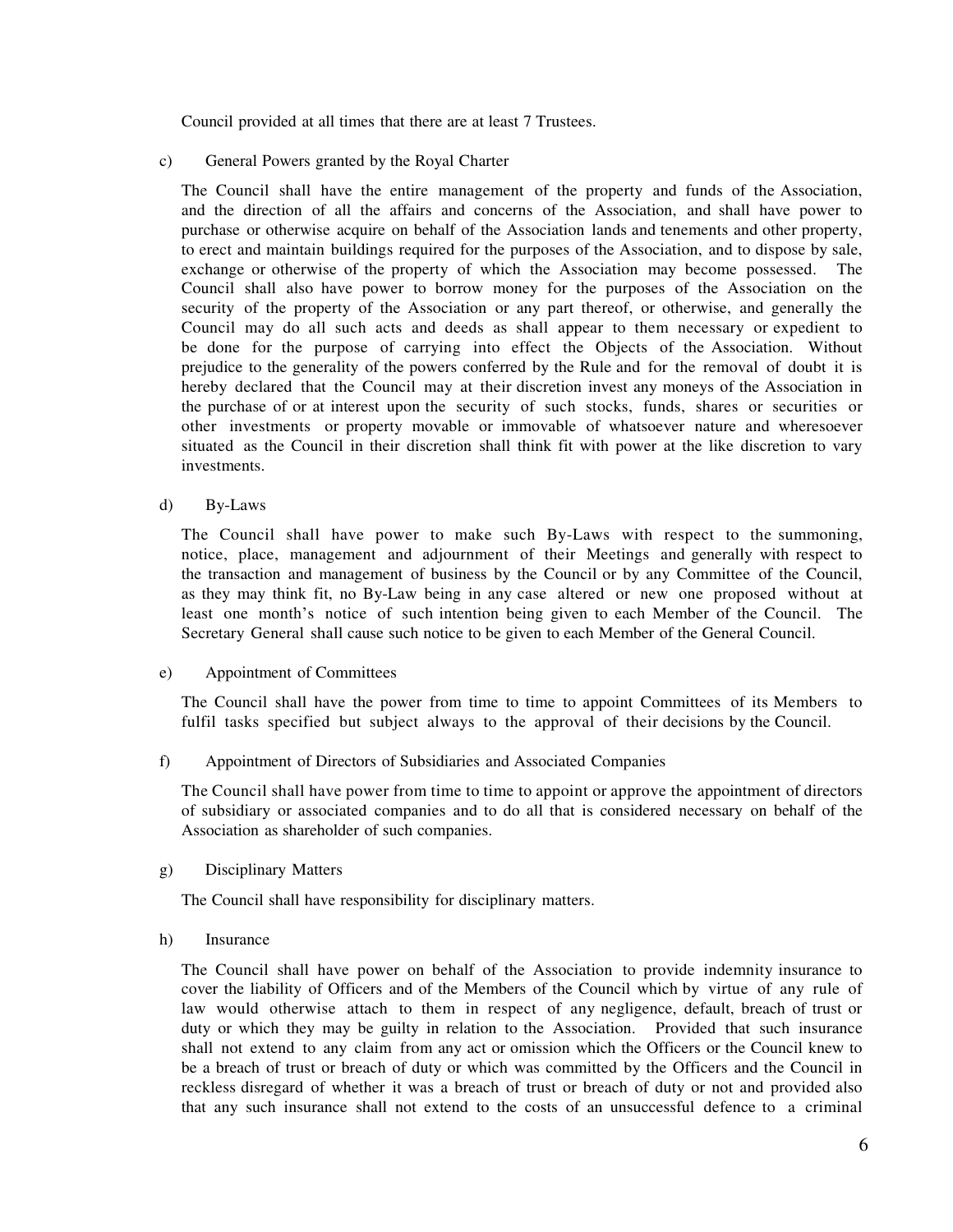prosecution brought against the Officers and the Council in their capacity as Officers and/or Trustees of the Association.

# **7) THE GENERAL COUNCIL**

- a) The General Council shall comprise such of the following who have accepted office by signing an Acknowledgement of Confidentiality, Duties and Responsibilities in such form as approved by the Council from time to time and shall consist of:
- The Chairman
- The Treasurer
- 15 elected Ordinary Members
- Up to 15 elected Regional Members
- Up to 12 elected Shooting Discipline Members
- Up to19 Ex Officio Members
- Up to 9 Co-opted Members
- b) Members of the General Council

The Ordinary, Regional and Shooting Discipline Members, hereinafter called the Elected Members of the General Council, must be Registered Members of the Association and whose terms of office shall be for three years from the  $1<sup>st</sup>$  August next following election.

c) Regional Members

A Regional Member shall be elected by Registered Members of the Association qualified to vote residing at the  $30<sup>th</sup>$  April in the relevant Sports Council region as specified by the Council. The specified Regions shall be published in accordance with Rule 13 no less than annually.

- d) Shooting Discipline Members
	- i) A Shooting Discipline Member shall be elected by Registered Members of the Association qualified to vote who have by the Closing Time on the  $30<sup>th</sup>$  April declared to the Association as their primary shooting discipline the discipline that the Shooting Discipline Member shall be elected to represent.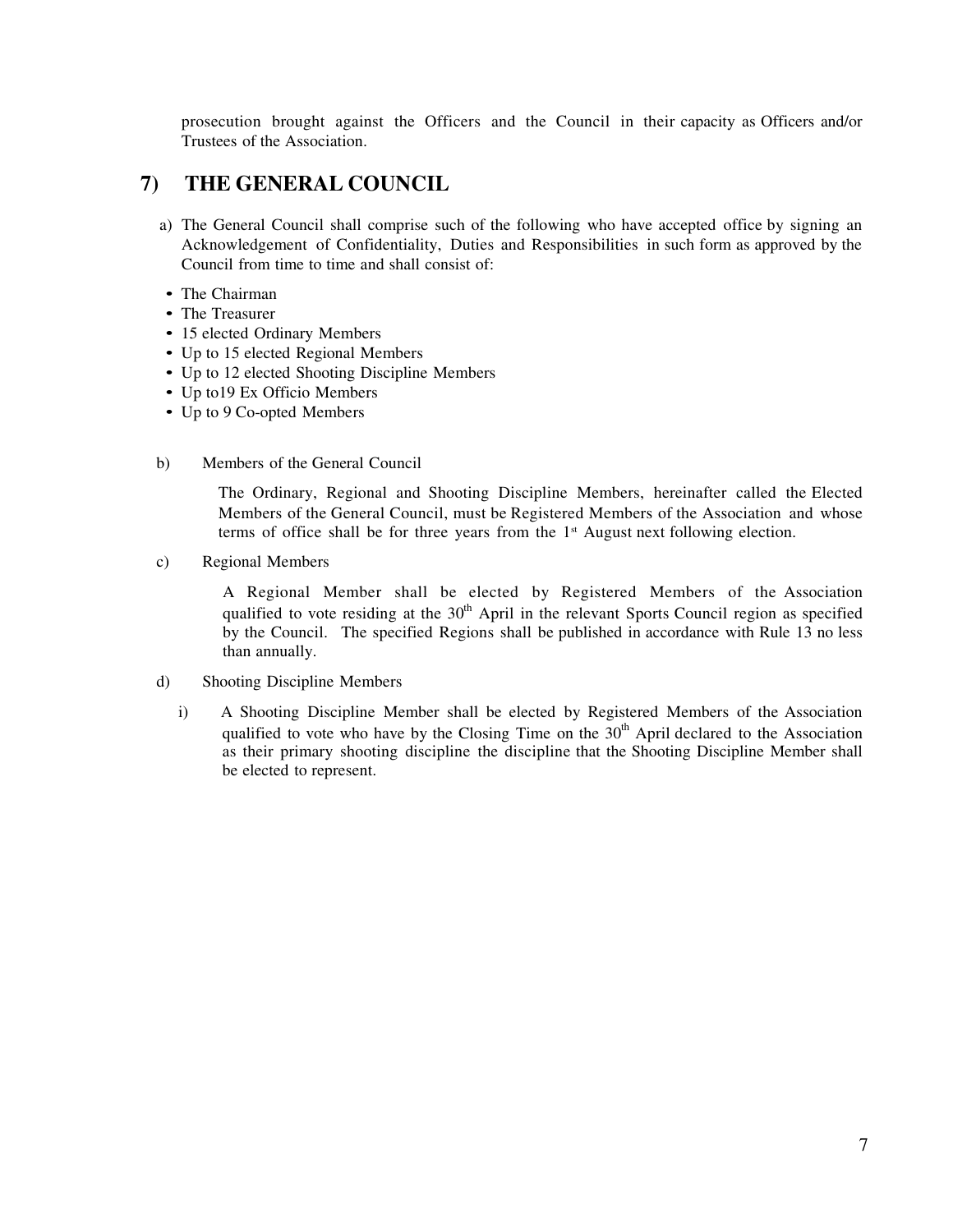- ii) The Council, advised by the General Council, shall from time to time determine the shooting disciplines which Shooting Discipline Members may be elected to represent. The specified Shooting Disciplines shall be published in accordance with Rule 13 no less than annually.
- e) Ex Officio Members
	- i) The Council, advised by the General Council, shall from time to time determine the Units of the Armed Services and Cadets and the National Shooting Bodies which will be entitled to appoint their chairman or other senior individual as determined by the Council as an ex officio representative of that Unit or Body.
	- ii) The specified Units and Bodies shall be published in accordance with Rule 13 no less than annually.
- f) Co-opted Members
	- i) The General Council may co-opt individuals as follows:
	- ii) Co-options may be made for periods of up to 3 years and Co-opted Members shall retire from office at the conclusion of the meeting of the General Council held next after the  $31<sup>st</sup>$ July in the year of the end of their term in office. The Co-opted Members of the General Council shall be eligible for re-election at the end of their term of office.
	- iii) Vacancies in Co-opted Membership for whatever reason may be filled by the General Council at any time.
	- iv) Retiring Elected Members of the General Council and other candidates who are not elected to the General Council shall not be eligible for election as Co- opted Members within two years but shall not be debarred from co-option to Committees.
	- v) Individuals for Co-option who are not disqualified by Rule 6 f (iv) above to serve may be nominated by any two Members of the General Council or by the Council by giving notice in writing to the Secretary General not less than 14 clear days before the date of the meeting of the General Council at which a resolution for their Co-option will take place.
- g) Election of Elected Members
	- i) On the  $31<sup>st</sup>$  July of each year, the Elected Members of the General Council who shall have been in office for three years since election or last re-election shall retire from office.
	- ii) Elected Members who are due to retire shall be eligible for re-election.
	- iii) The Secretary General shall ascertain and include on the Agenda paper for the first meeting of the General Council in each calendar year the names of those Elected General Council Members who will be due for retirement in that year and ascertain whether they are willing to be re-elected.
	- iv) The Secretary General shall publish in accordance with Rule 13 a list of vacancies occurring for Elected Members and invite Registered Members qualified to vote to make nominations by the Closing Time on the  $30<sup>th</sup>$  April.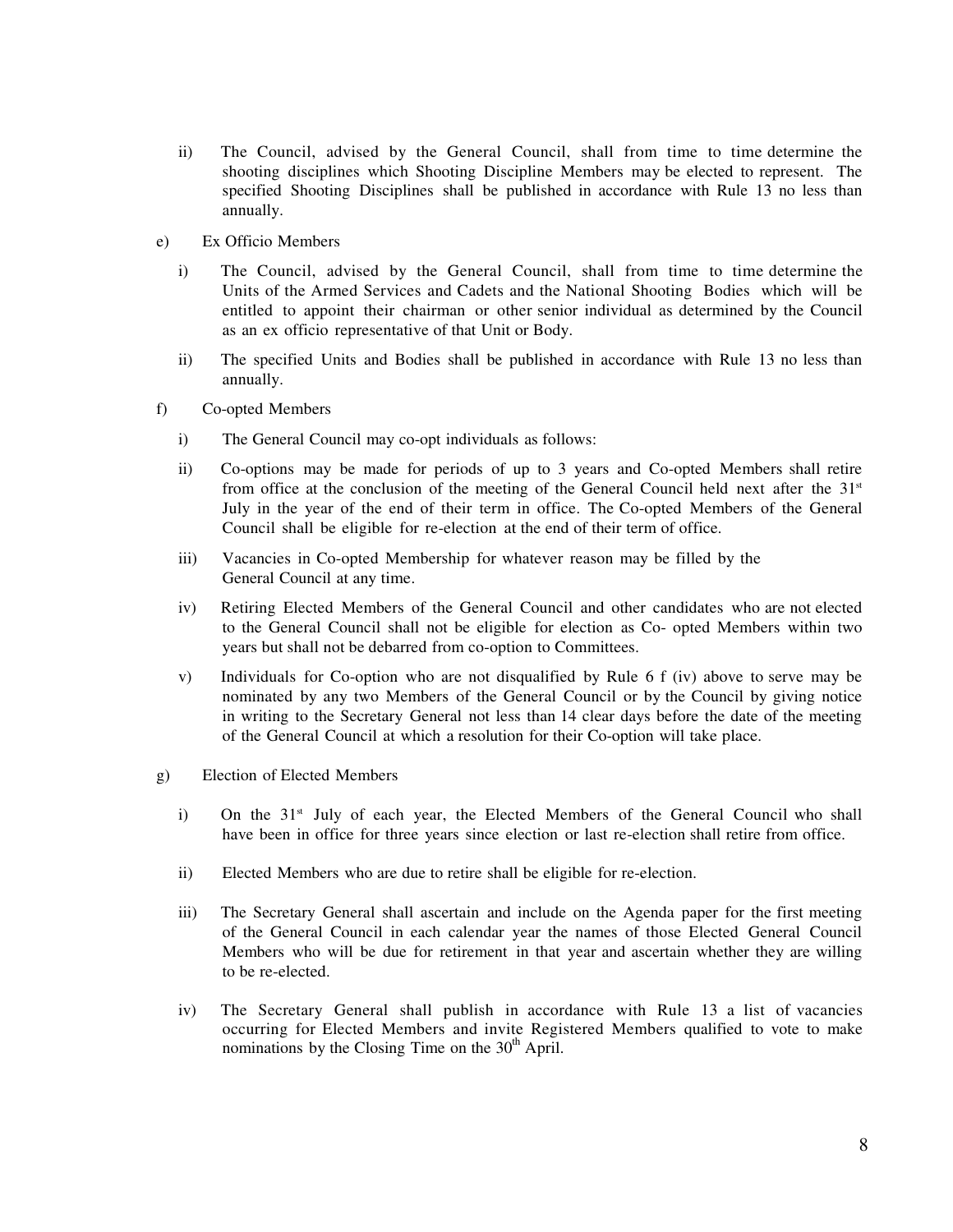- v) The vacancies amongst the Elected Members of the General Council arising by retirement in any year shall be filled by the  $31<sup>st</sup>$  July of the same year. The following procedures and timetable shall apply for nomination and election of Elected Members of the General Council, and where for the purposes of this Rule 7 any reference to the "Closing Time" means 5pm on the date in question.
- vi) No later than the 31<sup>st</sup> March, any individual desiring to be elected or re-elected as an Elected Member and any individual desiring to nominate any such individual must be a Registered and paid up Member of the Association.
- vii) By the Closing Time on the  $30<sup>th</sup>$  April, applications from any individual (duly qualified as per Rule 6 g (vi) above desiring to be elected or re-elected as an Elected Member together with nominations from 3 Registered Members of the Association (also duly qualified as per Rule  $7 g (vi)$  above) must be received by the Secretary General. Such applications and nominations shall be in writing and in such forms as the Council shall prescribe from time to time.
- viii) No later than the  $30<sup>th</sup>$  April, all individuals desiring to vote must be Registered and paid up Members of the Association and, as the case may be, also qualified to vote for the persons so nominated.
- ix) If the number of valid nominations, received in accordance with Rule 6 g (vii) above, shall exceed the number of vacancies the Secretary General shall give notice in accordance with Rule 14 of a contested election and shall at the same time arrange for a vote to be taken. Subject to Rule 6 g  $(x)$  below, such notice shall be in such form and shall contain such instructions to Registered Members intending to vote as the Council shall determine.
- x) No later than the  $31<sup>st</sup>$  May, voting papers shall be posted to each Registered Member of the Association who shall be qualified to vote for the individuals nominated. Members who are not so registered shall not be qualified to vote. Voting documents shall contain the names of all the candidates arranged in alphabetical order and votes shall be recorded be placing a cross in the space opposite the name of the candidate for whom the vote is cast. Each Member shall have a number of votes equal to the number of vacancies but not more than one vote may be cast for any one candidate. Voting papers may be returned to the Secretary General by post or by placing them in the ballot box provided at Bisley, but they must be received by not later than 6 p.m. on the second Monday of the Annual Prize Meeting (or by the  $31<sup>st</sup>$  July if such Meeting shall not be held). Voting papers received by the Secretary General shall be deposited by him in the ballot box. Two scrutineers shall be appointed by the Council who shall open the ballot box on the appropriate date and declare the number of votes given to each candidate and nothing else. In the event of a tie for any place the Chairman shall give a second or casting vote.
- xi) Should a vacancy amongst the Elected Members of the General Council occur (hereinafter called a "casual vacancy"), the General Council shall have power to fill such casual vacancy. Any individual chosen by the General Council to fill such casual vacancy shall hold office and shall retain that office so long only as the vacating Elected Member would have retained the same had he not vacated his office.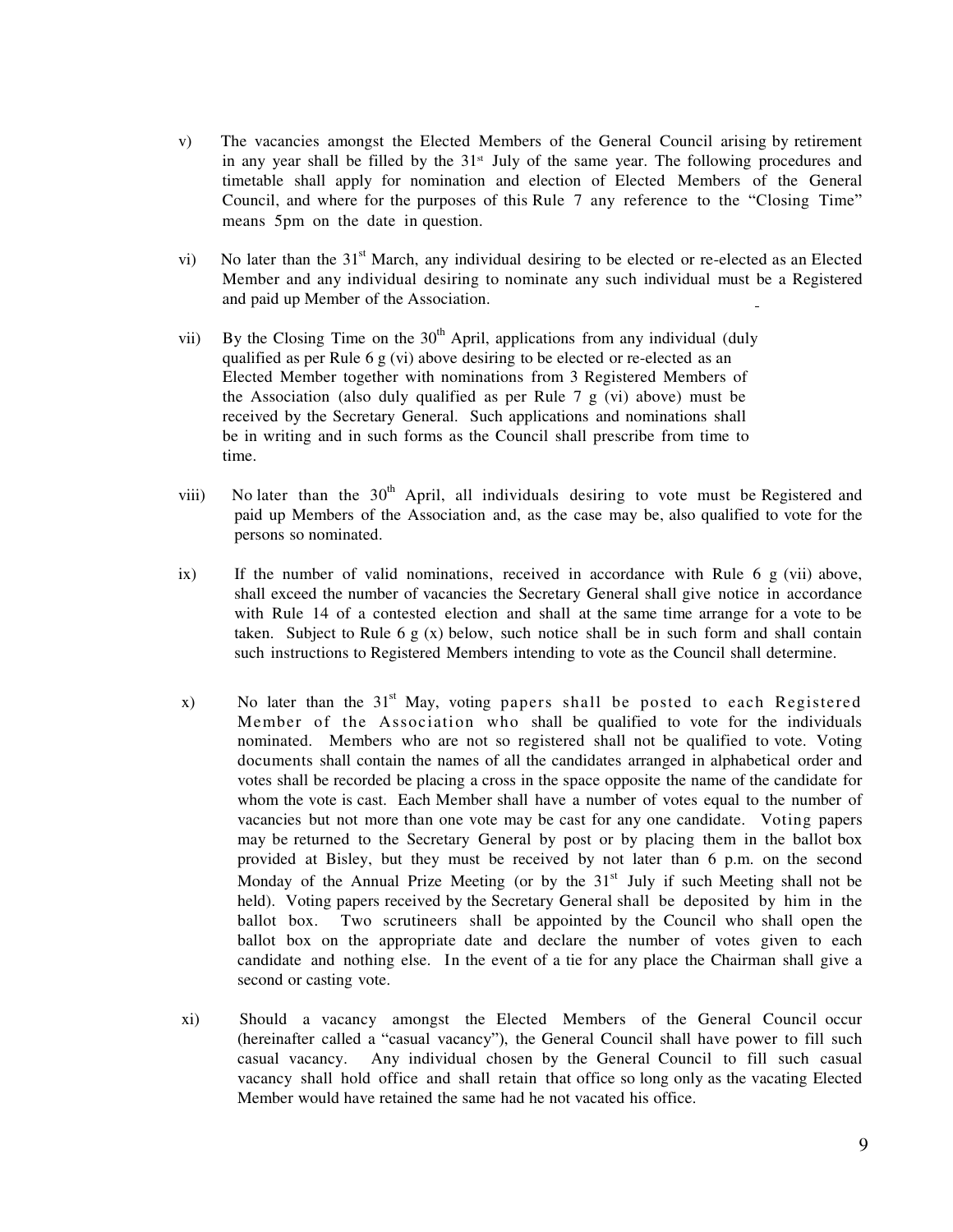# **8) POWERS AND DUTIES OF THE GENERAL COUNCIL**

### a) Role

The Role of the General Council and its Committees is to advise and make recommendations to the Council and to provide representation of the Membership of the Association.

### b) The Chairman and Vice-Chairman

- i) The General Council shall elect any Registered Member or Associate Member of the Association to be the Chairman for a term of up to 3 years. The Chairman shall hold office until the conclusion of the meeting of the General Council at the end of the term of office unless a new appointment has been made before such meeting of the General Council.
- ii) The Chairman in office may stand for re-election, but only so far as his total period in office will not exceed six years.
- iii) At the end of his term of office or upon a vacancy occurring the Council or any 2 Members of the General Council may nominate any other Registered Member or Associate Member of the Association for Chairman by giving notice in writing to the Secretary General at least 14 clear days prior to the meeting of the General Council at which the election will take place.
- iv) The General Council shall elect a Vice-Chairman from among its Members and whose term of office shall be for up to the end of that Member's current term of office on the General Council.
- v) Upon a vacancy as Vice-Chairman occurring the Chairman or any 2 Members of the General Council may nominate any other Member of the General Council for Vice-Chairman by giving notice in writing to the Secretary General at least 14 clear days prior to the meeting of the General Council at which the election will take place.
- vi) In the absence of the Chairman or Vice-Chairman at a meeting of the General Council the chair shall be taken by a Member of the General Council chosen by a majority of Members of the General Council who are present.
- c) Committees
	- i) The General Council shall form and appoint the following Committees from among Members of the General Council:
		- The Shooting Committee shall include all Shooting Discipline Members plus at least 6 other Members of the General Council and shall advise the Council on all matters relating to shooting activities and events for the Association including the development of shooting in the regions, coaching and training programmes and encouragement of sponsorship.
		- The Membership Committee of at least 5 Members of the General Council which shall advise the Council on all matters relating to membership including the promotion and servicing of the membership of the Association throughout the United Kingdom and Overseas.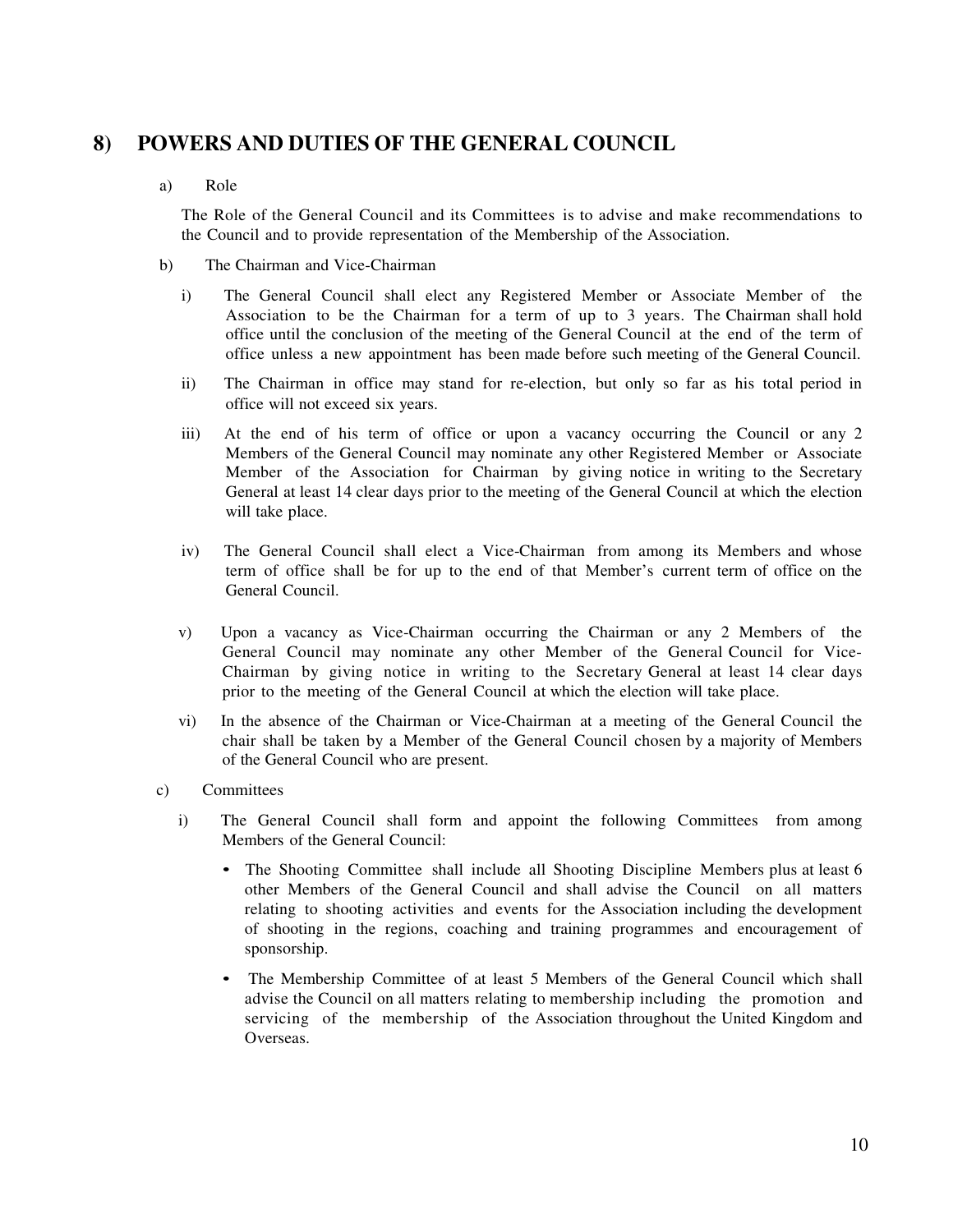These two Committees shall sometimes be referred to as the Principal **Committees** 

- Such other committees or working parties as the Council or the General Council shall require and upon terms as laid down by the Council or the General Council (as the case may be).
- ii) Each Committee shall appoint and keep in office a chairman and may appoint a vicechairman and shall meet when directed by the chairman for the time being or at the request in writing of any 3 of its Members, or as directed by the Council.
- iii) The chairmen of the Principal Committees shall be ex officio Members of the Council and shall hold office for a term or terms not exceeding 6 consecutive years. A former chairman of a Principal Committee shall be eligible for re- election as chairman of that Principal Committee after not less than one year following the end of his period of 6 consecutive years as chairman.
- iv) A quorum for each of the Principal Committees shall be formed by not less than one half the number of its members appointed or elected under Rule 7 (c) (i) above.
- v) The Committees shall have power to co-opt any individual, but so that the number of coopted individuals shall not exceed the number of members appointed or elected under Rule 7 (c) (i) above.
- vi) The Committees shall have powers to form sub-committees of their members. Any such sub-committee shall include members of the Committee of which it is a sub-committee to the extent of a minimum of the lesser of one half of its membership or three Committee members.
- vii) Members of Committees shall be appointed for up to and normally 3 years. If members of Committees cease to be Members of the General Council during their period of office they shall be eligible for co-option.
- viii) Members of Committees shall be eligible for re-election.
- ix) Each Committee may invite individuals to attend their meetings whose specialised knowledge or skill will benefit the determination of a particular matter on its agenda. Such invited individuals shall not have a vote.
- x) A Member of the Council or of the General Council may attend by invitation a meeting of a Committee of which he or she is not a member but may not speak unless invited to do so and may not vote.
- xi) The General Council may form such other committees or working parties as it shall require and upon such terms as it may lay down.
- xii) The Chairman and the Vice-Chairman of the General Council and the Treasurer shall be ex officio members of all Committees.
- d) Disciplinary Body
	- i) The General Council appoint a Disciplinary Body in accordance with the direction of the Council.
	- ii) The Disciplinary Body shall appoint and keep in office a chairman and may appoint a vicechairman.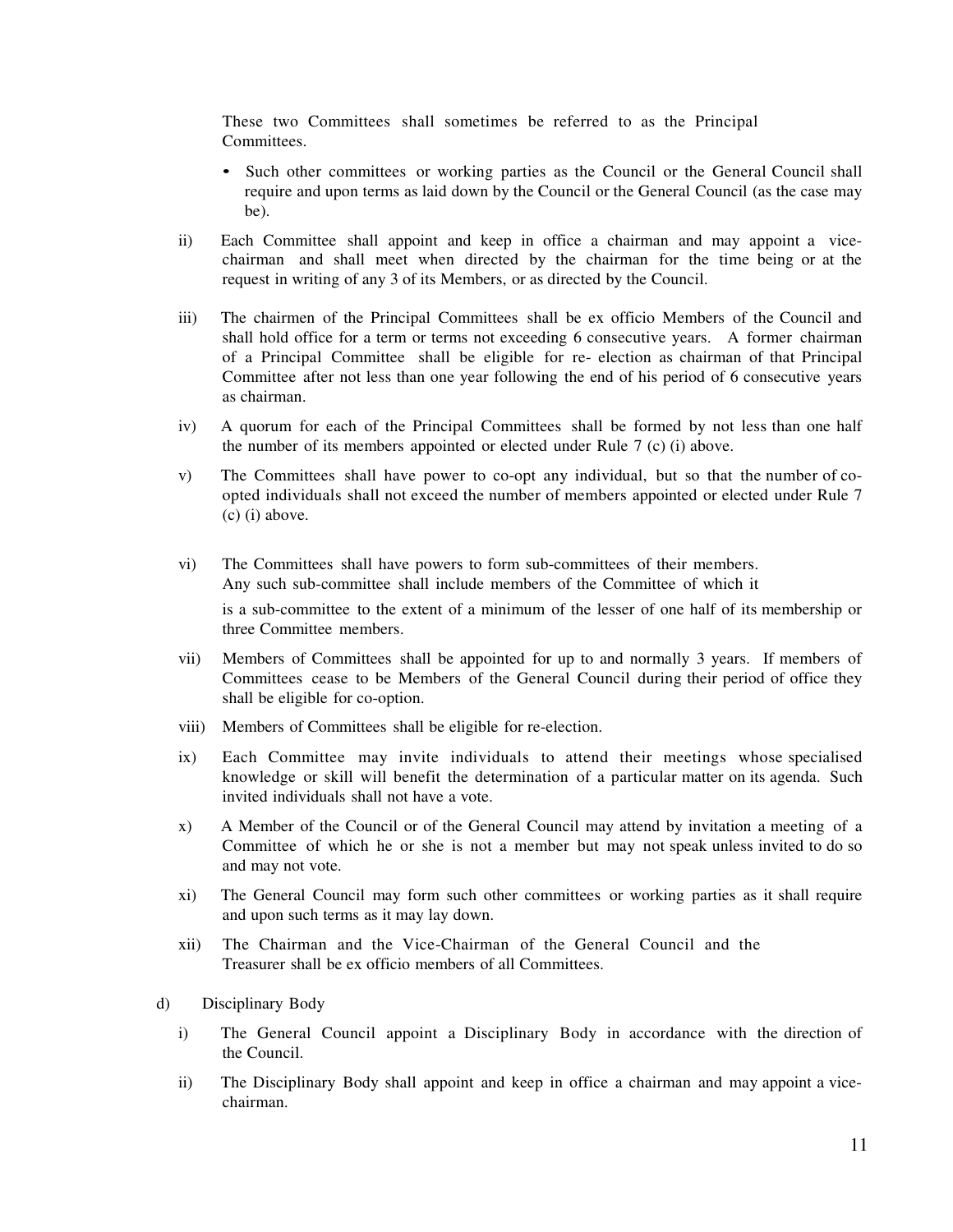- iii) The chairman of the Disciplinary Body shall not be subject to any limitation in the period of his office.
- e) Election to Committees and the Disciplinary Body

Vacancies on Committees and the Disciplinary Body may be filled at any time by the General Council and, subject to prior notification of such vacancy, nominations may be made by any Member of the General Council by at least 14 clear days notice in writing to the Secretary General prior to a meeting at which an election is to take place.

- f) Appointment of Treasurer
	- i) Any individual having appropriate financial expertise may be appointed as Treasurer.
	- ii) The appointment will be made for up to 3 years until the conclusion of the meeting of the General Council next following  $31<sup>st</sup>$  July in the year of the end of the term unless a new appointment has been made before such meeting of the General Council.
	- iii) At the end of the term of appointment the Treasurer may stand for re-election. At the end of the term of appointment of the current Treasurer or upon a vacancy occurring any 2 Members of the General Council or the Council may nominate another individual or individuals by giving notice in writing to the Secretary General at least 14 clear days prior to the meeting of the General Council at which the election will take place.
- g) Election of Elected Members of the Council

Upon a vacancy occurring on the Council from among the 4 Members of the Council elected by the General Council the Secretary General shall give prior notice of such vacancy and any Member of the General Council may nominate another individual or individuals by giving notice in writing to the Secretary General at least 14 clear days prior to the meeting of the General Council at which the election will take place.

h) Approval of Co-opted Members of the Council

By a resolution of the General Council, the appointment of any proposed Co-opted Member of the Council may be confirmed or rejected.

i) Casting Votes

In the case of an equality of votes upon any question the chairman of the meeting shall have a second or casting vote.

- j) Dates of Meetings
	- i) The General Council shall meet at least three times in each calendar year during the months of January or February, May or June and September or October.
	- ii) Special Meetings of the General Council may be summoned by the Chairman on his own authority, or by the Secretary General or by a request in writing of not less than 6 Members of the General Council.
	- iii) At least 28 clear days' notice must be given of meetings of the General Council.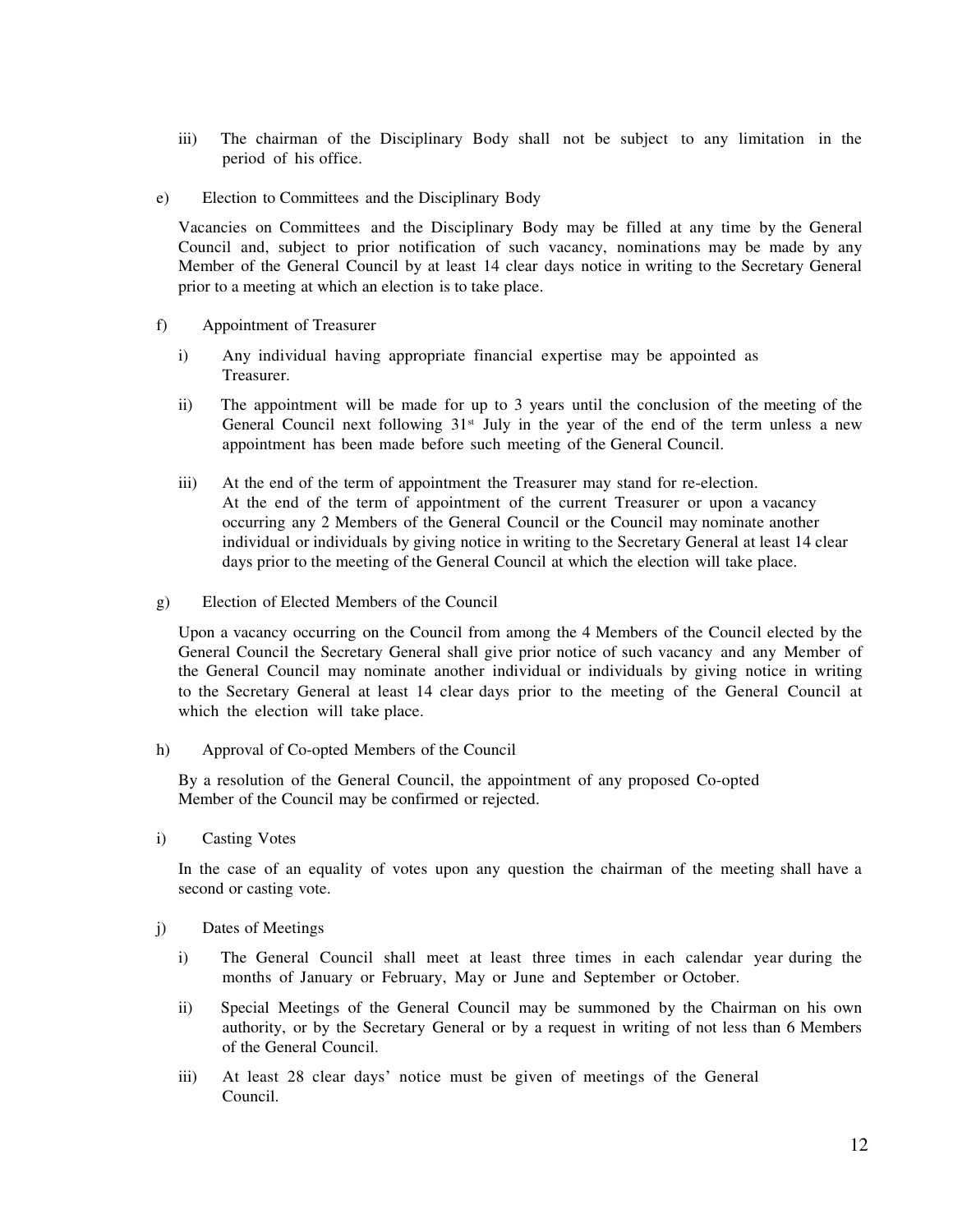- k) Agendas and Minutes
	- i) Members of the General Council shall receive and review copies of the minutes of the Principal Committees and of any other of its Committees and working parties, of the boards of any wholly owned subsidiary companies of the Association and of the Council.
	- ii) The General Council may review any matter referred to it by the Council, the Secretary General or at the request of any Member of the General Council by giving notice in writing to the Secretary General at least 14 clear days prior to the meeting of the General Council.
	- iii) The Agenda paper for each meeting of the General Council shall be sent to Members not less than 5 clear days before each meeting and the business of the General Council shall be confined to the subjects therein mentioned and to such other business as may be accepted by the chairman of the meeting.

### **9) MEETINGS OF MEMBERS**

- a) Ordinary General Meetings
	- i) There shall be two Ordinary General Meetings of the Association in each year, one on a day not later than  $30<sup>th</sup>$  June to be fixed by the Council, of which not less than 5 weeks notice shall be given, and to be called the Annual General Meeting, and the other to be held at Bisley during the Annual Prize Meeting, and to be called the Bisley General Meeting. Should, for any reason, the Annual Prize Meeting not be held, the Bisley General Meeting will not be held, and the business which should have been transacted at that Meeting will be done at the Annual General Meeting in the following year.
	- ii) An Ordinary General Meeting may transact any such business, although not in these rules specially mentioned, as shall be laid before it by the Council.
	- iii) The Agenda for the Annual General Meeting, including the names of the Officers proposed, shall be notified in accordance with Rule 13 to Registered Members of the Association at least 14 days before the date of the Meeting.
	- iv) The Agenda for the Bisley General Meeting shall be posted on the Secretary General's notice board by the first Saturday of the Annual Prize Meeting. Should, for any reason, the Annual Prize Meeting not be held, notice of the Agenda shall be sent to Registered Members not less than 14 clear days before the Annual General Meeting in the following year.
- b) Special General Meetings
	- i) Special General Meetings shall be held whenever summoned by the President or by the Chairman of the General Council or by the Council or on requisition as hereinafter provided, upon not less than 14 clear days' notice thereof being given.
	- ii) The Council shall on the written requisition of any 50 Registered Members of the Association qualified to vote convene a Special General Meeting within 28 days from the date of the receipt of such requisition. Such requisition shall state the particular object of and business to be transacted at such Meeting, notice of which shall be given not less than 14 clear days prior to the date on which such Meeting is to be held. The proceedings at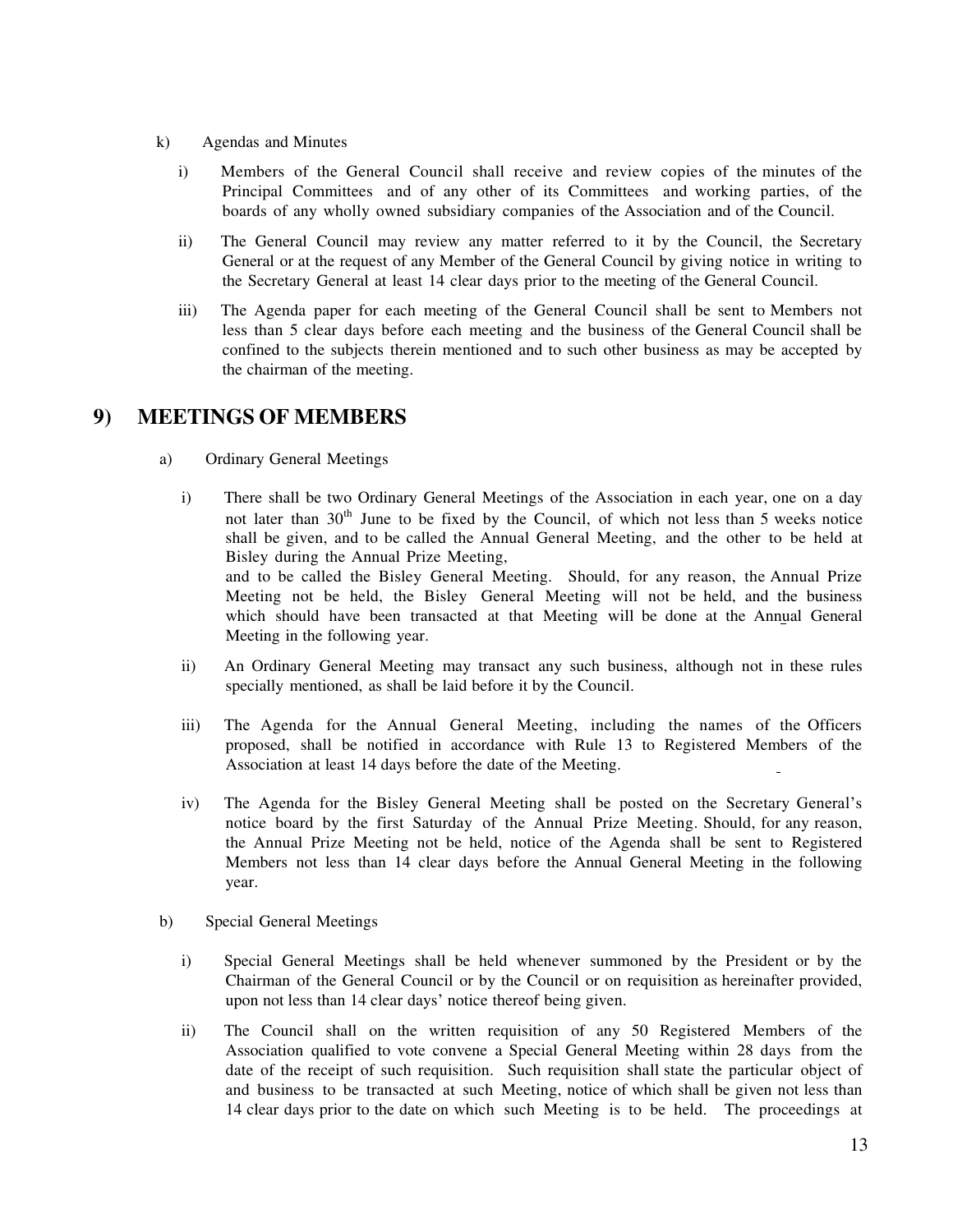a Special General Meeting shall be regulated according to those hereinafter provided for an Ordinary General Meeting except that no business shall be transacted at a Special General Meeting other than that for which it shall have been convened.

### c) Chairmanship of Meetings

If at any Meeting of the Association the President be not present at the time appointed for holding the same, the Deputy President or, failing him, the Chairman of the General Council shall preside, or failing him the Vice-Chairman, or failing both, the Registered Members present shall choose a Vice-President or a Member of the Council present to preside at such Meeting.

### d) Quorum

10 Registered Members shall be a quorum at any General Meeting providing that the quorum necessary for a Special General Meeting or for the passing of a Special Resolution (as defined in Rule 14) shall be 35 Registered Members. If at any General Meeting of the Association the required number of Registered Members are not present within an hour after the time appointed for holding the same, the Meeting shall stand adjourned to the same day in the next week, and if at such adjourned Meeting the required number of Registered Members is not present within an hour after the time appointed for holding the Meeting, the Registered Members present shall be a quorum.

### e) Votes

### i) Voting Qualification

Every Registered Member of the Association present at any General Meeting and who shall have been for a period of at least 14 days immediately preceding registered as a Registered Member of the Association, shall be entitled to one vote, with this exception, that if at any Meeting, or upon the taking of a Poll, the number of votes given against and in favour of any matter are equal, the individual presiding, in Rule 8 c referred to as "the Chairman" may give a second or casting vote.

ii) Vote by Show of Hands

All questions for the decision of a General Meeting, having been put by the Chairman in the form of a motion proposed by the Council or as duly proposed and seconded by two Registered Members entitled to vote (as appropriate), shall be determined by a show of hands, the result to be declared by the Chairman unless, either before or on the declaration of the result of the show of hands, a Poll be demanded as hereinafter provided.

iii) Poll

A Poll may be demanded in the circumstances set out in Rule 8 (e) (ii) above by the greater of 12 or one third of the Registered Members present at such Meeting and competent to vote. If the question be the election of a Chairman or adjournment of the Meeting, the Poll shall be taken forthwith amongst the Registered Members present and competent to vote. In any other case the same question shall be submitted to all Registered Members of the Association competent to vote, whether present at such Meeting or not, and shall be determined by the result of their votes given in writing. The Chairman shall sign the form of the question upon which the poll is demanded, and such question shall be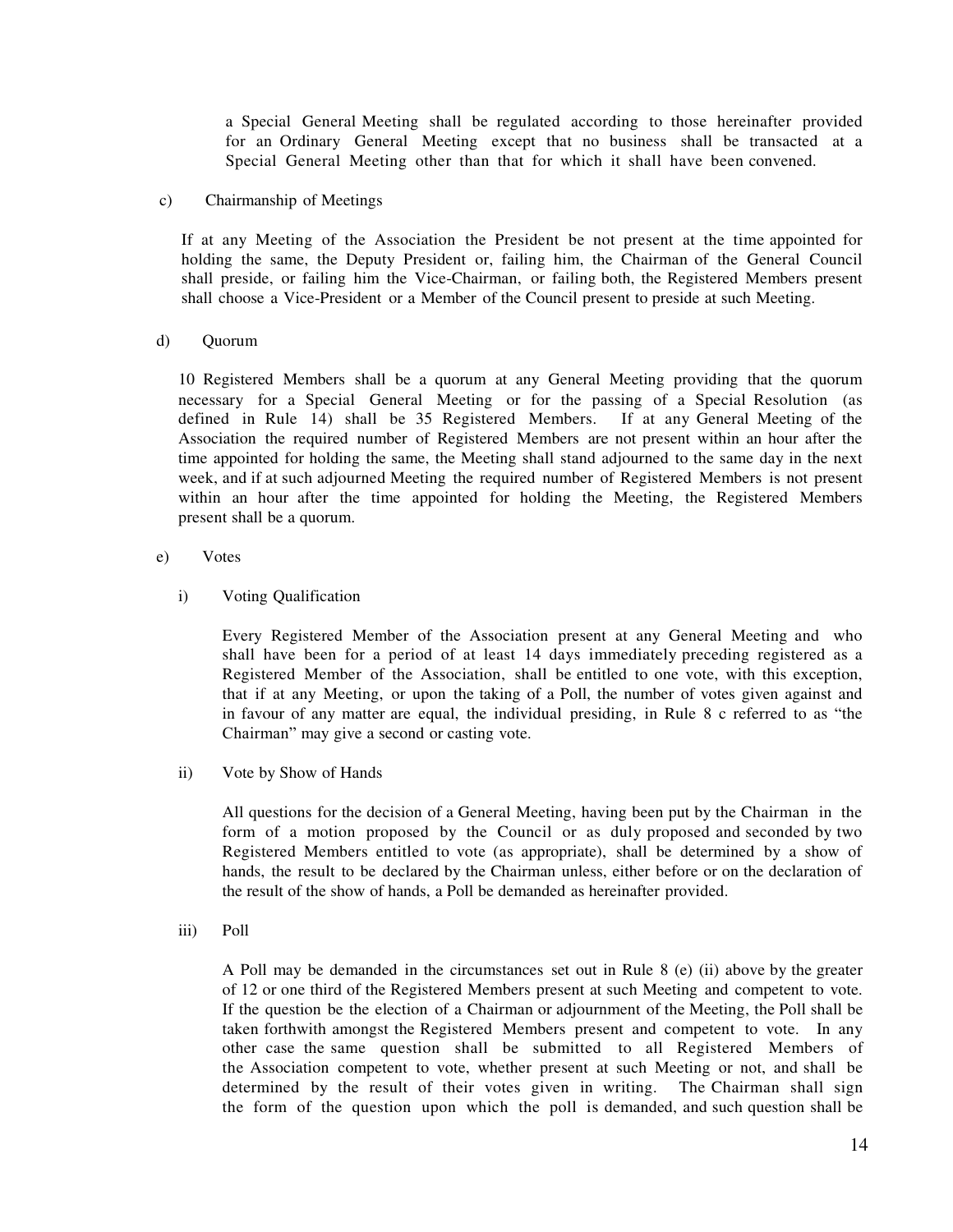printed and forwarded by post by the Secretary General to each Registered Member, accompanied by a voting paper to be returned to the Secretary General within 21 days after the date of the same being posted from the office of the Association. Any vote not received at the office within that time shall not be counted. The result of the Poll shall be ascertained by two scrutineers to be named at the General Meeting, one by the Registered Member moving the question on which the Poll is demanded, the other by the Chairman on behalf of the Council. The result of the Poll shall be published in such manner as the General Meeting (or in default of such decision) as the Council shall decide. The result of the Poll shall be deemed to be the decision of the Meeting at which the Poll was demanded.

iv) Notices

For the purpose of a Poll and of any notices to be given to the Registered Members it shall be sufficient if the voting paper or notice be sent by post to the address of such Registered Member as registered at the office of the Association.

v) Time and Place of General Meetings

Subject to the provisions of Rule 8 (a) above the Council shall fix the time and place of all General Meetings, whether Ordinary or Special.

## **10) SHOOTING COMPETITIONS**

a) Promotion of Shooting Competitions

There shall be Meetings for shooting at such times and in such places as shall be deemed by the Council most advantageous to the advancement of the objects of the Association. Announcement shall be made by the Council from time to time of the date and place of any Meeting for shooting competition proposed to be held in the ensuing year. There shall be such prizes open to such individuals or classes of individuals as competitors, and on such terms and on payment of such entrance fees as may be fixed by the Council from time to time; and all matters connected with the competition for such prizes shall be in the direction of the Council. The Council shall have power to make and enforce regulations for the conduct of Meetings for shooting competition, or to be observed by individuals attending at the time.

b) Awarding of Medals and Prizes

The Council shall be entitled to give to each affiliated Rifle or Pistol Association both in the United Kingdom and Commonwealth and Armed Service Units and Cadets both serving in the United Kingdom and abroad a medal or medals to be competed for with service or target rifles or with service or centre fire pistols as determined by the Council from time to time.

## **11) FORMING OF ASSOCIATIONS**

Counties and Overseas Territories may, with the approval in writing of the Council combine to form an Association.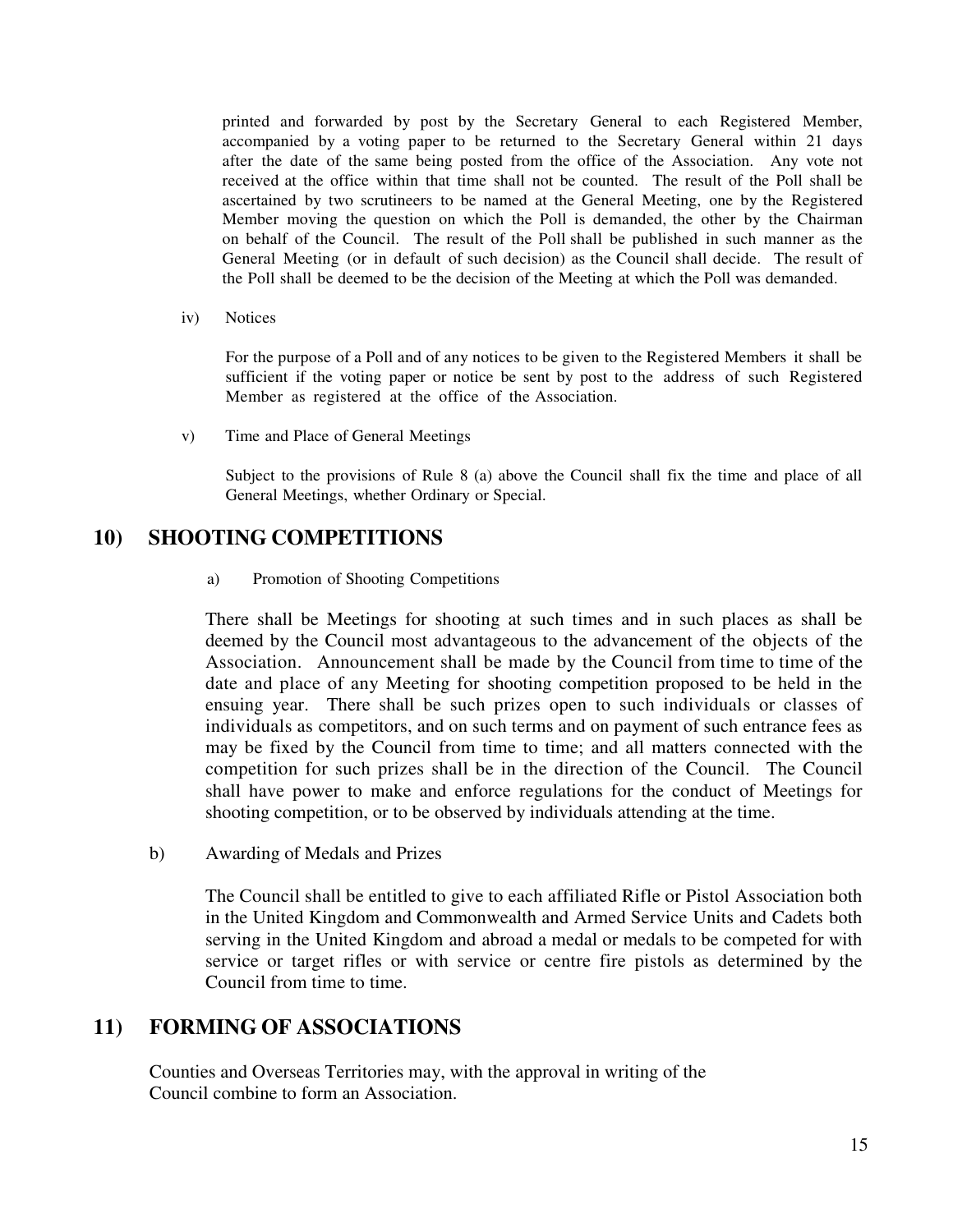# **12) ANNUAL REPORT**

An Annual Report embracing the audited financial statements of the Association shall be drawn up under the direction of the Council and notified in accordance with Rule 13 to Registered Members of the Association at least 14 clear days before the Annual General Meeting for review.

# **13) AUDITORS**

The Annual Financial Statements of the Association shall be audited. The Auditors shall be elected annually at the Annual General Meeting and shall hold office until the Annual General Meeting the following year, when they shall be eligible for re-election. The Council shall have the power to fill any vacancy in the office of Auditor between such General Meetings. Any 5 Registered Members qualified to vote may propose an alternative Auditor by giving not less than 28 clear days' notice in writing to the Secretary General prior to the Annual General Meeting.

# **14) ADVERTISEMENT**

All notices of Meetings and other notices required to be given to Members generally shall at the Council's discretion be published in the Journal of the Association or circulated to Members, or advertised in such periodicals or newspapers as the Council may determine.

# **15) ALTERATION OF RULES/SPECIAL RESOLUTIONS**

The above Rules shall not be altered or added to except by a Special Resolution passed at a General Meeting. A resolution of the Association shall be deemed to be Special which has been duly passed at the Annual General Meeting of the Association, or some adjournment thereof or at a Special General Meeting, and no such resolution shall be proposed unless a notice in writing of the terms of such resolution proposed by the Council or signed by two Registered Members qualified to vote as proposer and seconder thereof shall have been given to the Secretary General or sent to him by registered post, so as to reach the office of the Association not less than twenty-eight days previous to the Annual General Meeting or the Special General Meeting as the case may be. The Council shall cause notice to be given as provided in Rule 13 of all such proposed resolutions at least 14 clear days previous to such General Meeting. No substantial amendment to such resolution shall be adopted unless a notice in writing of the terms of such amendment proposed by the Council or signed by two Registered Members qualified to vote as proposer and seconder thereof, shall have been given to the Secretary General or sent to him by registered post so as to reach the office of the Association not less than ten days previous to such General Meeting. The Council shall cause all such proposed amendments to be notified as provided in Rule

13 previous to such General Meeting, provided that any amendment to such resolution if carried unanimously may be adopted, although no previous notice thereof shall have been given.